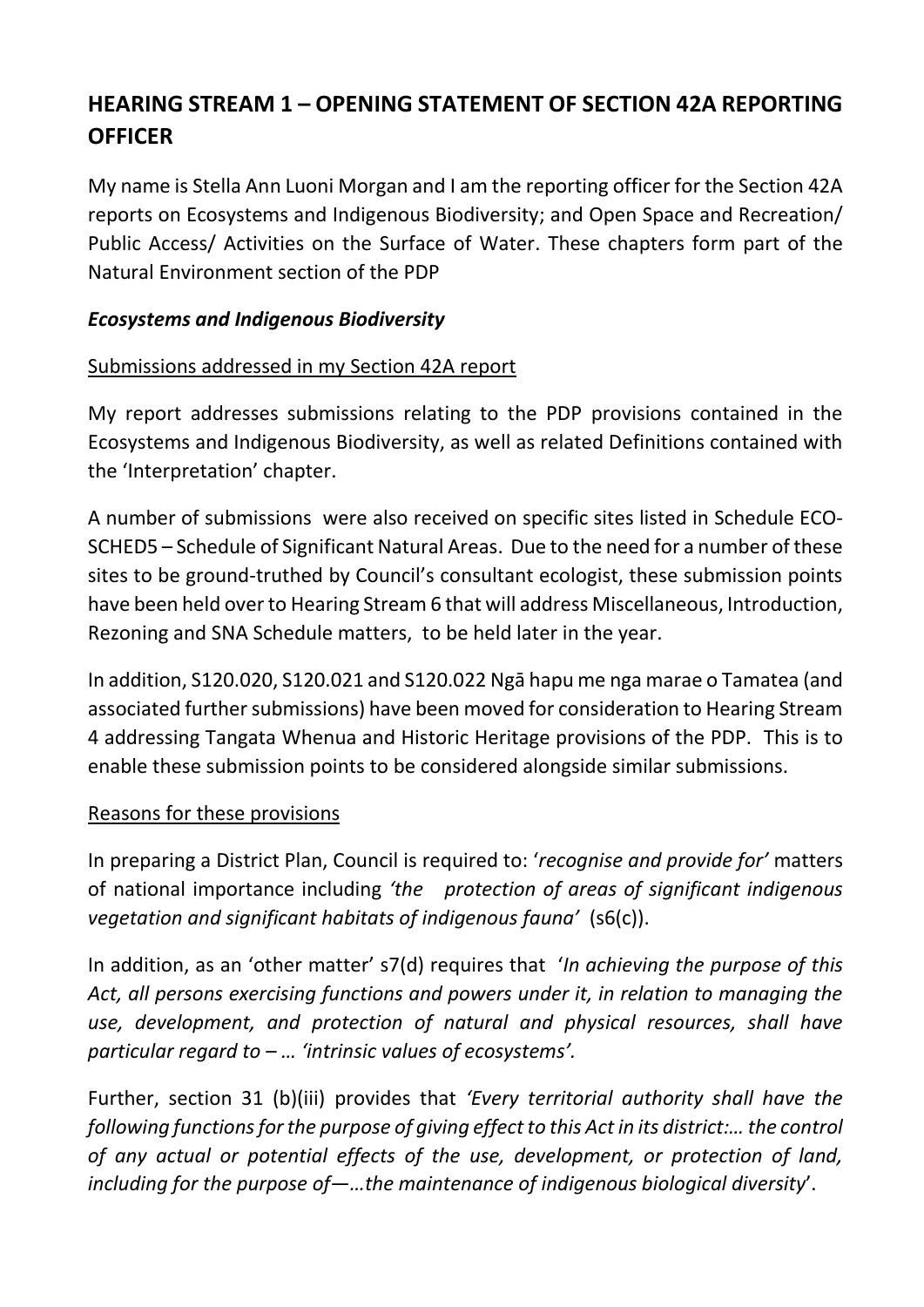As set out in the overview section of my section 42A report, these provisions update the Operative Plan scheduling (Appendix D) and mapping of 'Areas of Significant Nature Conservation Value' (ASNCV's), and replace the 'Nature Conservation' provisions, contained within the 'Rural' zone provisions of the Operative District Plan.

Sites Scheduled in Appendix D, and associated identification on the District Plan maps is based on Department of Conservation information (Recommended Areas for Protection or 'RAP' (1994)) and other DoC Information available at that time.

The Operative District Plan rules provide that there shall be 'no modification' to Sites of Significant Conservation Value, being those sites mapped and listed in Appendix D, or sites with naturally occurring tree species of 30cm in diameter or more, over 1ha (if the canopy if over 6m) or 5 ha of any height.

Some 'minor' works are permitted in areas under 5 ha (maintenance or repair of existing roads, tracks fences or drains, and activities associated with plantation forestry).

My point in outlining these provisions to you is that both mapping / scheduling of sites, and rules are not new to the District, and the OPD provisions are quite restrictive. Despite this, I understand that there have been few if any resource consents received by Council in relation to these matters.

### PDP approach

As set out in my Section 42A report, Consultant ecologist Gerry Kessels, was commissioned by Council to complete a review of the District's natural heritage, as the basis for better understanding the District's natural heritage resource that met the tests of section 6(c), and to provide guidance on methods for meeting Council's section 6(c).

In doing so, he developed a set of assessment criteria (refer Policy ECO-P1 and Appendix ECO-APP1) as the basis for a GIS-based data set and schedule of sites for inclusion in the PDP.

The first review report provided an analysis and interpretation of aerial photography information from ecological reports and data, and applied local ecological knowledge to develop a provisional inventory of significant sites. These sites were then reviewed through consultation with the Council, landowners, and other stakeholders, including a series of landowner meetings, community workshops and the 'Draft Plan' process. Where requested, ground-truthing of a number of sites was completed and sites reviewed.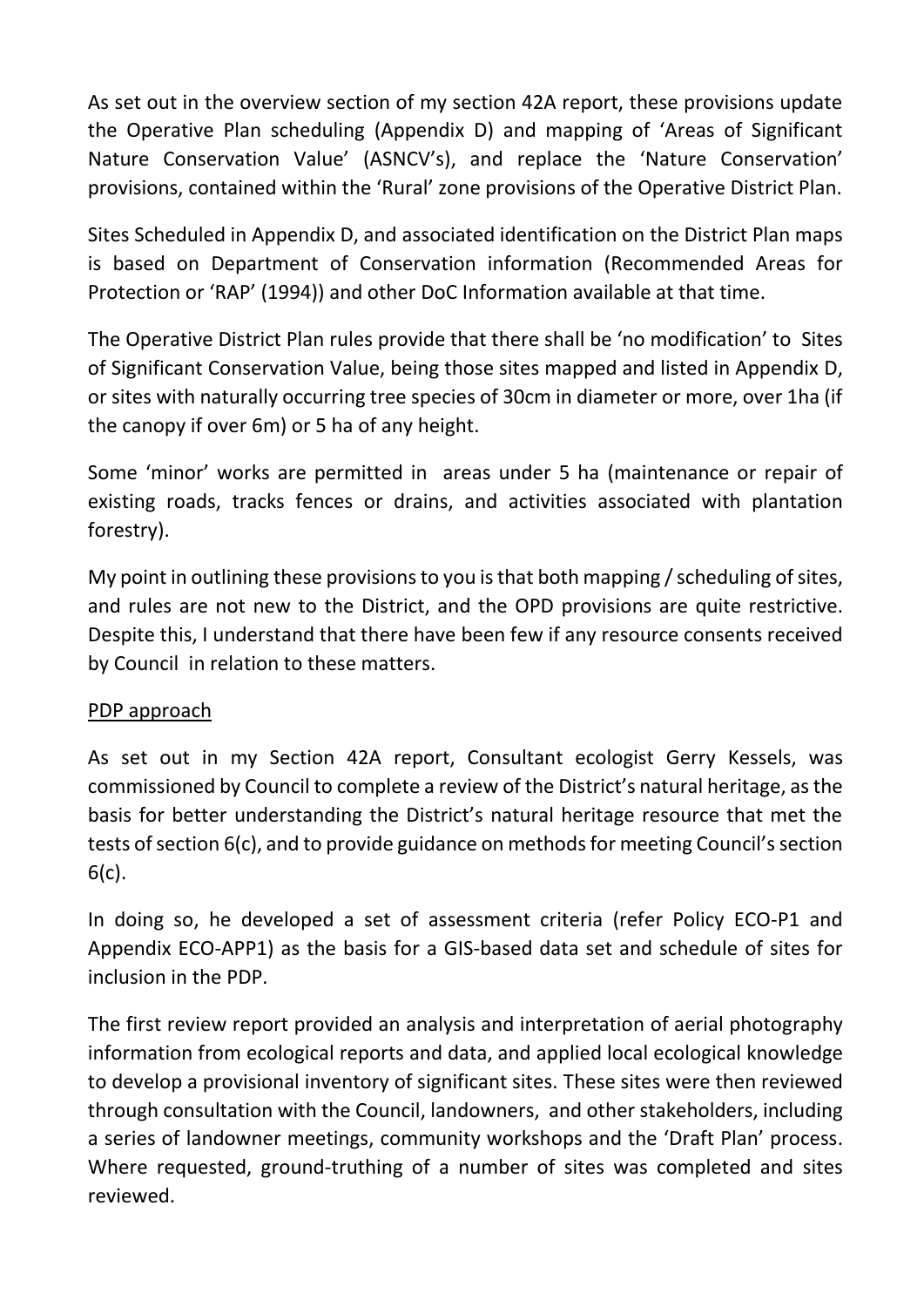The second review report included analysis of additional vegetation, wetland and migrating river data sets, and provided a revised polygon data set, comprising a number of minor edits to increase the accuracy of the polygons and to better align with vegetation boundaries. It also took into account the approach advocated by the Draft National Policy Statement – Indigenous Biodiversity (NPS-IB) when it was released in 2019.

The third and final review sought to finalise the scheduling and mapping of 'Significant Natural Areas' (SNA') for inclusion in the PDP. It noted the limitations of the SNA identification, including being a desktop review with limited ground-truthing.

The PDP Ecosystems and Indigenous Biodiversity provisions have also sought to align provisions with the Draft NPS-IB. Of note, this draft was developed by a stakeholder led 'Biodiversity Collaborative Group', comprising representatives from Forest and Bird, Federated Farmers, the New Zealand Forest Owners Association, Environmental Defence Society, a representative of the Iwi Chairs Forum through the Pou Taiao Iwi Advisors Group, and representatives from infrastructure industries.

Despite being released in 2019, the NPS-IB has remained in draft form and therefore does not have any legislative weight. It is however considered to represent the current best practice approach to the maintenance of indigenous biodiversity and has been used as guidance in the development of these provisions.

The PDP rule framework applies a 'cascade' or 'sieve' approach, which requires any person who is considering trimming or clearing any indigenous vegetation, to work their way through the rules in the Plan to determine what type of consent (if any) will be required.

Consent is not required for trimming or clearance of any of the following:

- Areas of domestic or ornamental landscape planting; or
- Planted shelter belts; or
- Plantation forestry undergrowth: or
- Planted indigenous forestry.

However, consent is required for trimming and clearance of indigenous vegetation that:

- Comprises naturally regrown manuka or kanuka over certain thresholds (area, tree diameter and height. **Rule ECO-R2**
- Is inside an *'area of significant indigenous vegetation and/or significant habitat of indigenous fauna'* (excluding natural wetlands) or that meets one or more of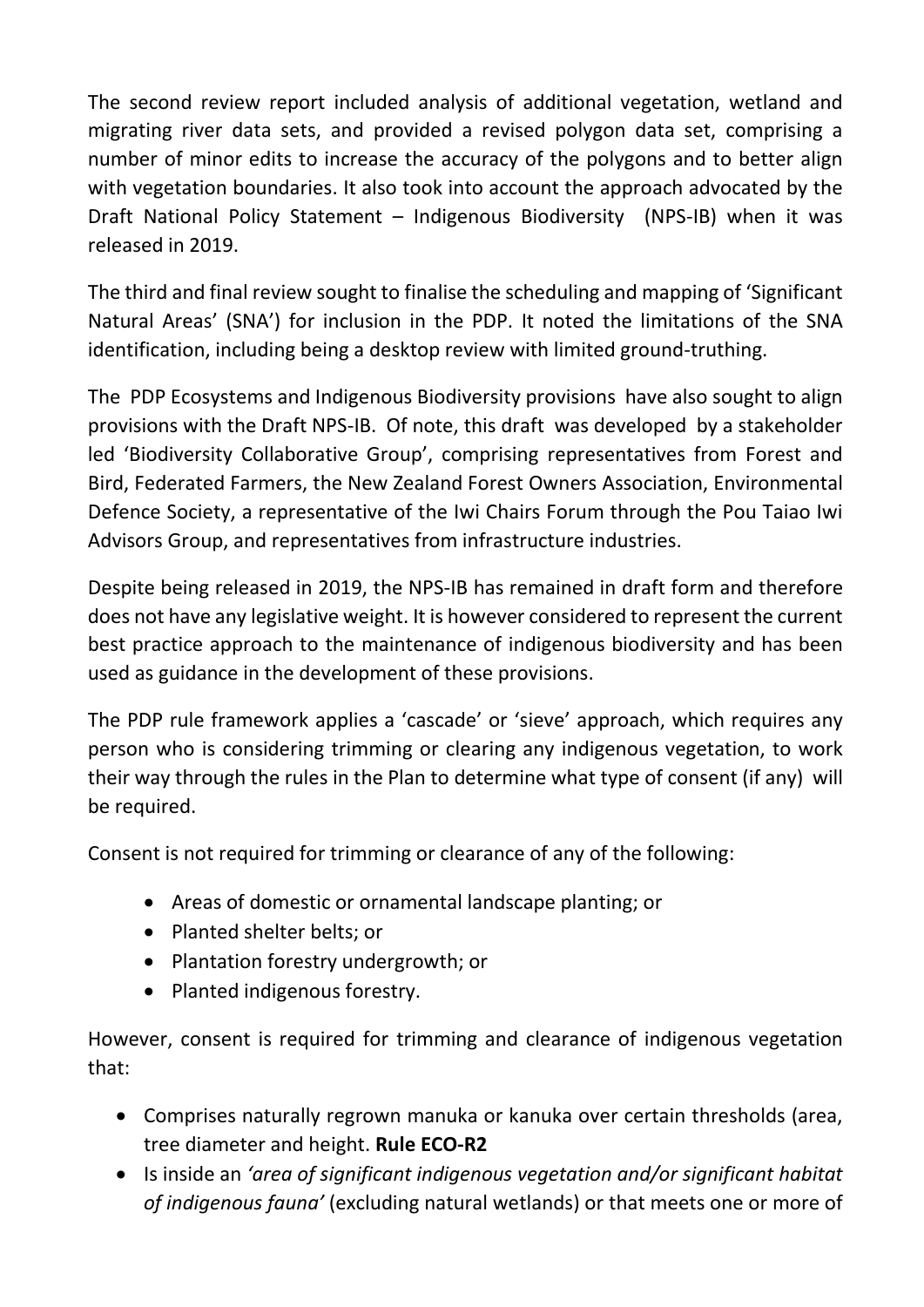the Ecological Significance Determination Criteria (exceptions provided). **Rule ECO-R3**

- Is other manuka or kanuka over certain thresholds (area, tree diameter and height). **Rule ECO-R4**
- Is outside an 'area of significant indigenous vegetation and/or significant habitat of indigenous fauna' where sites exceed certain thresholds (area, tree diameter and height). **Rule ECO-R4**
- **•** Is not otherwise provided. **Rule ECO-R5**
- Forms part of any natural wetland identified as an SNA in ECO-SCHED 5. **Rule ECO-R6**

# Submissions and Main Matters in Contention

27 submitters made a total of 161 original submission points on this topic, and there were 130 further submission points in support of or opposition to those submissions.

Of the original 161 submission points 76 of these were in support - with the remainder seeking amendments or opposing various aspects of the relevant provisions in the Proposed Plan.

The submissions opposing various aspects, cover a broad range of matters from minor corrections, through to requests to delete various aspects of the Proposed Plan.

As a very broad summary, matters in contention include:

- Amendments sought to definitions to clarify or change meaning
- Amendments to better recognise kaitiakitanga and the relationship of Māori with indigenous vegetation and fauna
- Development of Māori land within SNA
- General opposition to identifying SNA and imposing restrictions/ greater responsibilities on landowners as a result, including opposition to SNAs on land protected by QEII or similar.
- Lack of assessment (section 32) to justify provisions (or lack of) relating to plantation forestry activities, and lack of clarity as to when PDP rules apply to plantation forestry.
- Minor amendments to biodiversity 'offsetting' provisions
- Various amendments sought to clarify 'Ecological Significance Determination Criteria' in Policy ECO-P1
- Various amendments to Policies ECO-P2, ECO-P3, ECO-P4, and deletion of ECO-P3 and ECO-P4 and a new policy relating to sites already protected under other legal mechanisms
- Various amendments to ECO-Rules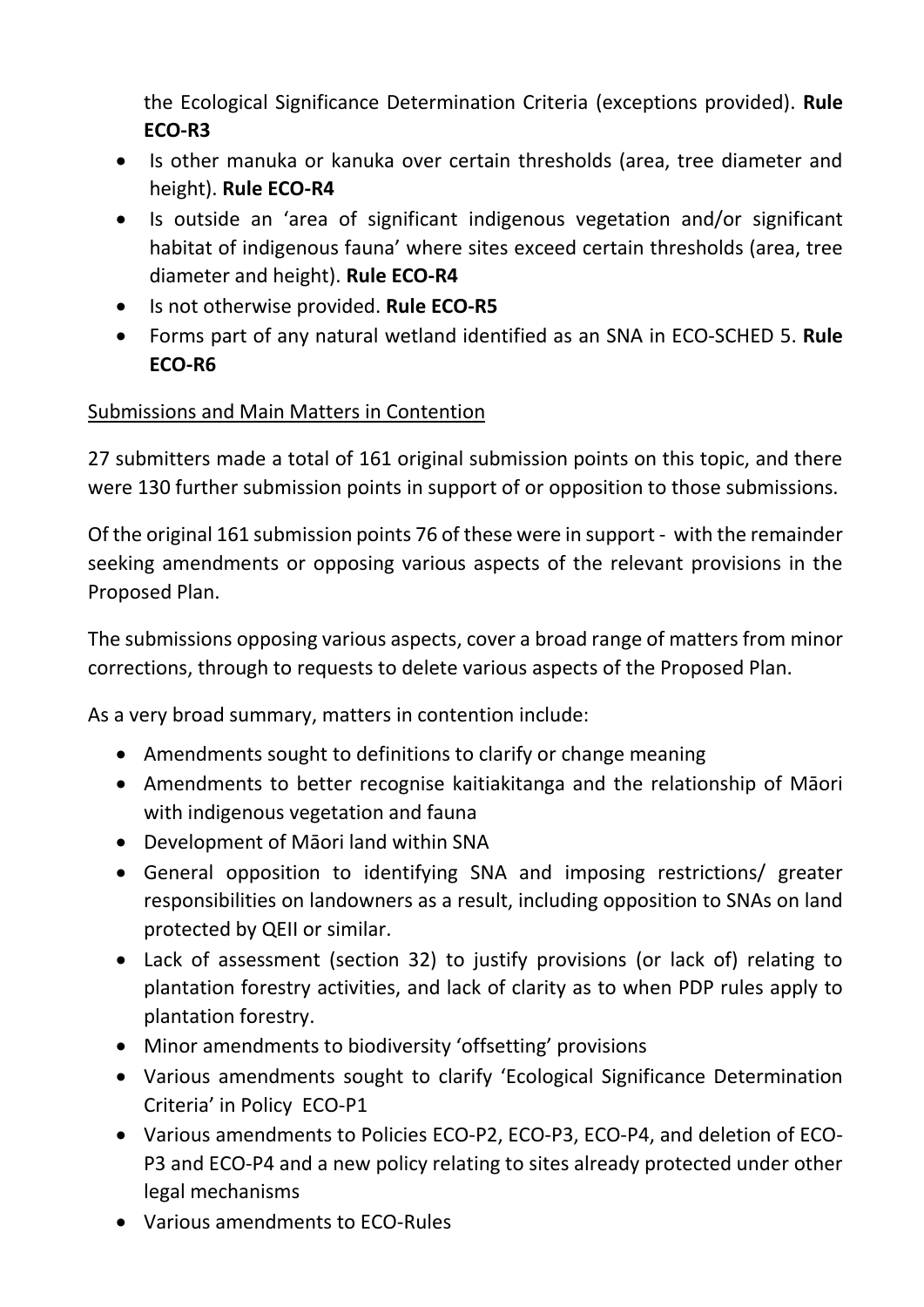• Other minor changes

I don't intend to traverse these matters in my opening statement, as they have each been addressed in my section 42A report, along with my recommendations in response – some of which were considered by Mr Kessels and covered in his statement attached to, and referenced in, my s42A report.

I have read the evidence and legal submissions and have filed supplementary evidence in response with respect to 3 matters including:

- S81.073 Hort NZ Evidence from Hort NZ with regard to PDP biosecurity provisions. This has resulted in a change to my original recommendation from 'reject' to 'accept' and includes proposing amendments to Rule ECO-R3.
- S85.008 Rayonier Matariki Forests and S132.002, S132.003, and S132.002 Ernslaw One Limited – Evidence and legal submissions from Ernslaw One Ltd and Rayonier Matariki Forests on clarification of the relationship between the NES-PF and PDP ECO-Rules, and subsequent agreed revised wording for an advice note to precede the rules.
- S121.020 Federated Farmers Evidence from Federated Farmers submitting a corrected version of their amendments to Policy ECO-P2 and requesting that it be reconsidered.

Other than these matters, I do not have anything further to add at this point but anticipate returning to these matters in my formal reply following the hearing.

# *Open Space and Recreation/ Public Access/ Activities on the Surface of Water.*

This report addresses submissions on the following chapters of the PDP:

- **OSR** Open Space and Recreation
- **PA** Public Access
- **ASW**  Activities on the Surface of Water

In general, these chapters represent a 'rollover' of the Operative District Plan provisions, with any changes generally reflecting the requirements of the National Planning Standards.

### **OSR** – Open Space and Recreation

As set out in my Section 42A report, the OSR provisions of the PDP outline the values of public open space and recreation to Central Hawke's Bay and the District Plan approach to the provision of open spaces and recreational activities. Many of Council's open spaces and activities /facilities are 'designated' in the PDP and also shown on the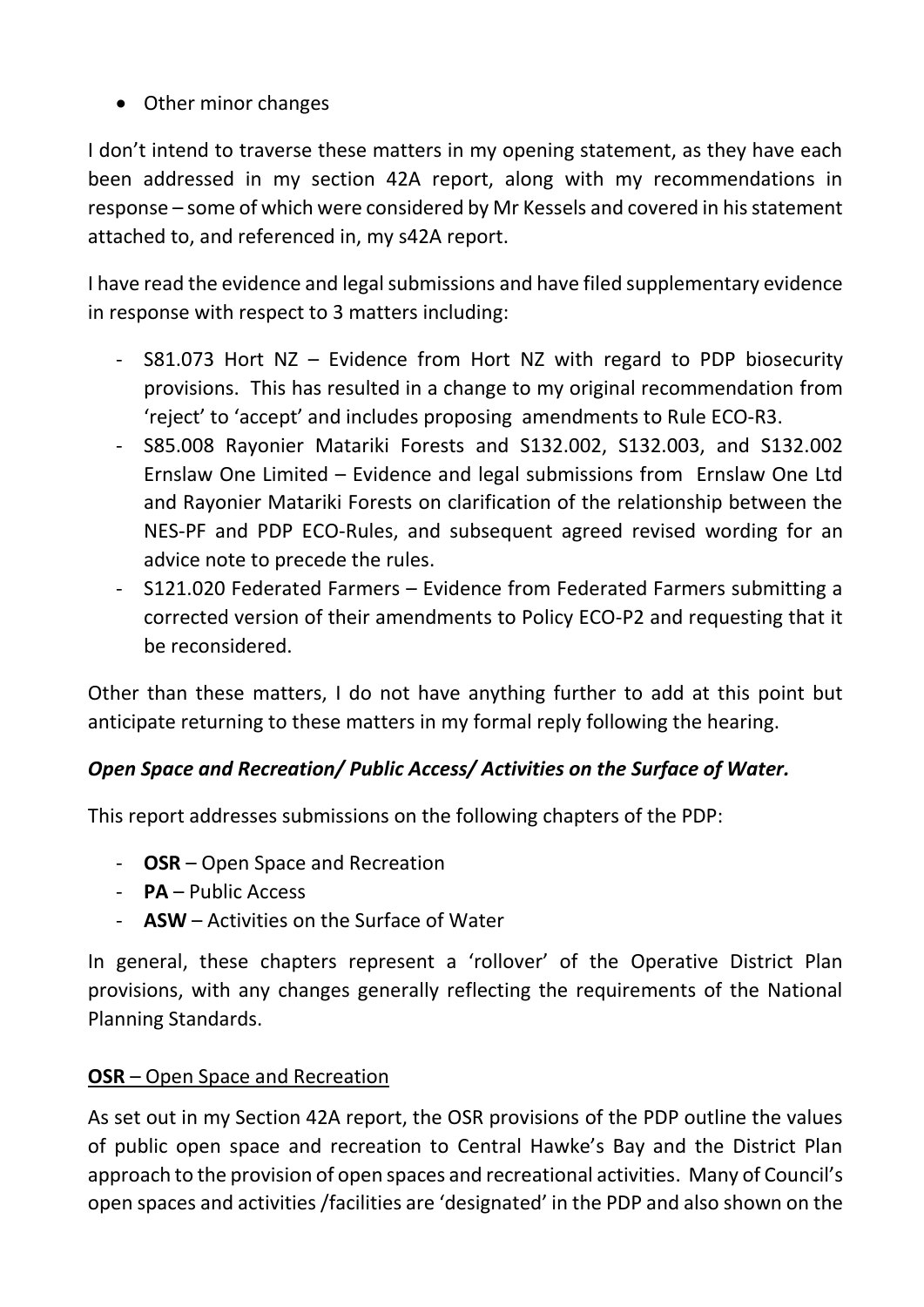planning maps. Community and recreation facilities are also identified in SCHED 8 – Schedule of Identified Community Facilities and shown on the Planning Maps (for information purposes only).

'Recreational activities' fall within the definition of 'community facilities', being a definition determined by the national planning standards. and are generally permitted across the zones subject to standards. Accordingly, this chapter does not have any rules.

2 submission points were received on this chapter, both in support. No further submissions points were received.

### PA Public Access

The PA provisions respond to section 6(d) matter of national importance requiring Council to recognise and provide for '*the maintenance and enhancement of public access to and along the coastal marine area, lakes and rivers*.'

The PDP Planning Maps identify the district's important waterbodies and, in this chapter and associated subdivision provisions, seek to prioritise the creation of esplanade areas to provide public access to and along these areas.

15 submission points and 12 further submission points were received on this chapter. 10 of these submission points support the PDP provisions and 5 seek amendments.

Key matters in opposition are summarised as follows:

- 1. The need to address access by mana whenua to wāhi tapu on private land or to cross private land to sites of particular significance.
- 2. Clarification of matters related to esplanade reserves (Policies PA-P1 and PA-P2) and a request for a new policy regarding compensation for esplanade reserves provided.
- 3. A request to include reference to private land in Policy PA-P4, and request for a new policy to advocate and educate about public access.

My report also notes a mapping error that has resulted in sections of the 'priority water bodies' being left off the Planning Maps, including Lake Whatuma and key rivers east of the main townships of Waipawa and Waipukurau. This will be addressed through a 'washup' variation to the PDP. The error does not affect the content of my report which relates to the PDP provisions that will apply to priority waterbodies. I note there were no submission received on this matter.